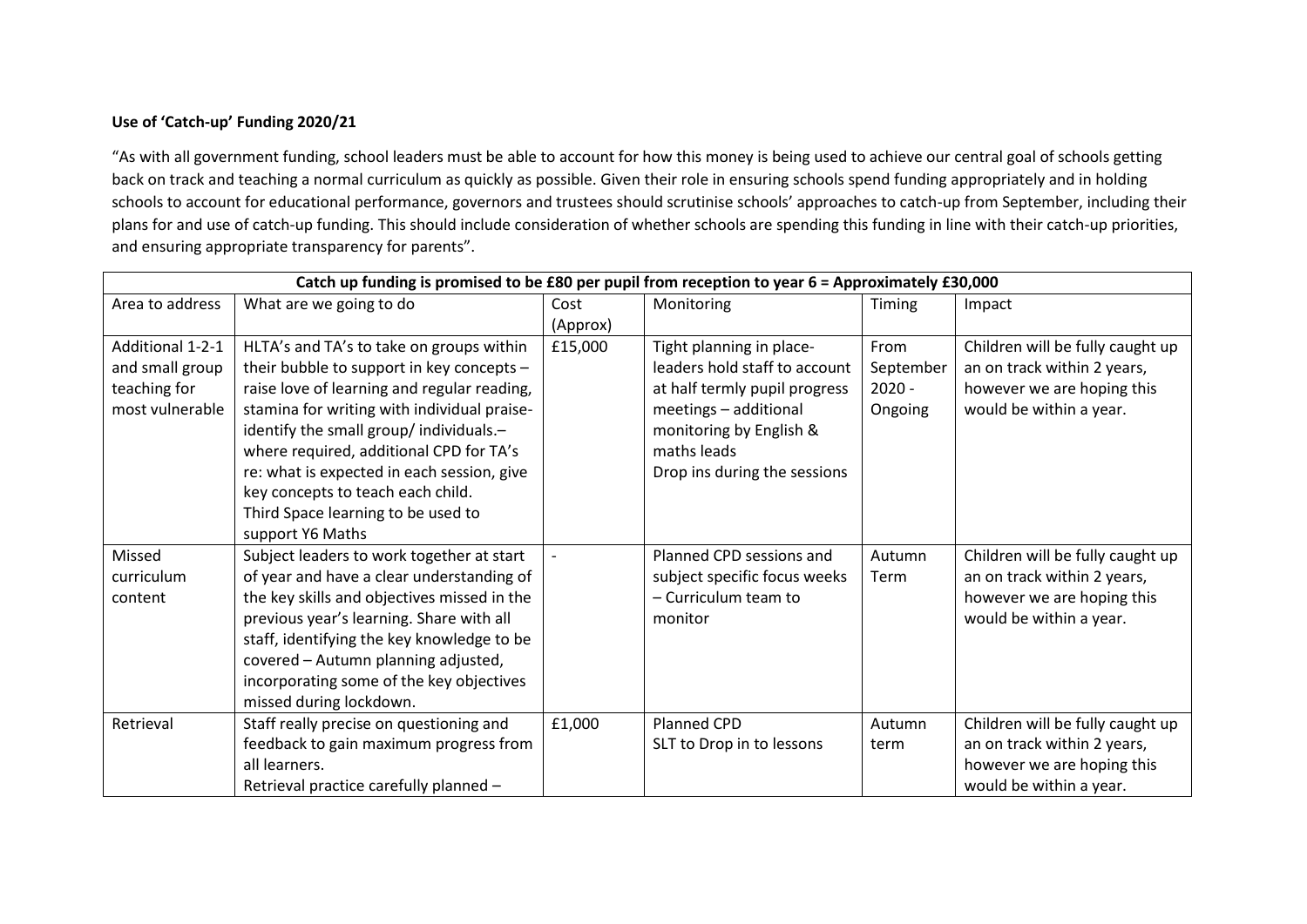|                                              | Additional time for planning                                                                                                                                                                                                                                                                                                                                                                                                                                                         |        |                                                                                 |                                      |                                                                                                                                                                                                 |
|----------------------------------------------|--------------------------------------------------------------------------------------------------------------------------------------------------------------------------------------------------------------------------------------------------------------------------------------------------------------------------------------------------------------------------------------------------------------------------------------------------------------------------------------|--------|---------------------------------------------------------------------------------|--------------------------------------|-------------------------------------------------------------------------------------------------------------------------------------------------------------------------------------------------|
| Behaviour                                    | Establish the expectations and routines in<br>the class and school of the new normal -<br>The Werrington Way. Attendance and<br>punctuality to be strictly monitored and<br>supported with school procedures on a<br>daily basis.<br>Additional rewards (Hot Chocolate Friday,<br>Stickers, etc)                                                                                                                                                                                     | £2,000 | Class and school<br>expectations- SLT and class<br>teachers and TA's            | Ongoing<br>from<br>September<br>2020 | The 'Werrington Way' is<br>embedded and has a positive<br>impact on outcomes for all<br>children                                                                                                |
| Wellbeing                                    | Staff and pupils- to ensure all feel safe<br>and secure being back in school . To build<br>on all stake holders resilience being<br>within school and how we move on from<br>Coivd 19. Use of Wellbeing workers and<br>PSHE curriculum                                                                                                                                                                                                                                               | £5,000 | Pupil voice / Parent voice /<br>Staff voice                                     | Ongoing<br>from<br>September<br>2020 | Children, staff and governors<br>understand what has<br>happened and how we move<br>on in strength to strength to<br>support all for the rest of lives.<br>Resilience in things we<br>encounter |
| Intervention /<br>Intervention<br>programmes | TA's will work across the year group and<br>focus on pupil progress and catch up due<br>to school closure.                                                                                                                                                                                                                                                                                                                                                                           | £2,000 | Half termly Pupil progress<br>meetings.<br><b>SENCo meetings</b>                | Ongoing<br>from<br>September<br>2020 | Gap is closed                                                                                                                                                                                   |
| Physical<br>wellbeing                        | Due to children being indoors and less<br>active over this time it is even more<br>essential that children are engaging in<br>high levels of physical activity and<br>establishing good active behaviours for<br>later life - Year 4 pupils targeted by after<br>school BeeActive club.<br>All pupils to have regular PE activities<br>Additional 'play' equipment provided for<br>break times (Additional lunchtime staff to<br>lead activities, plus pupil Playleader<br>training) | £5,000 | SLT and PE lead to monitor -<br>observing outdoor routines.<br>Survey wellbeing | Ongoing<br>from<br>September<br>2020 | Staff and pupil wellbeing is<br>good                                                                                                                                                            |
| <b>SEND</b>                                  | SENCO to meet 1 to 1 with all teachers to                                                                                                                                                                                                                                                                                                                                                                                                                                            | £1,000 | SENCo to monitor                                                                | Half-                                | SEND pupils make good                                                                                                                                                                           |